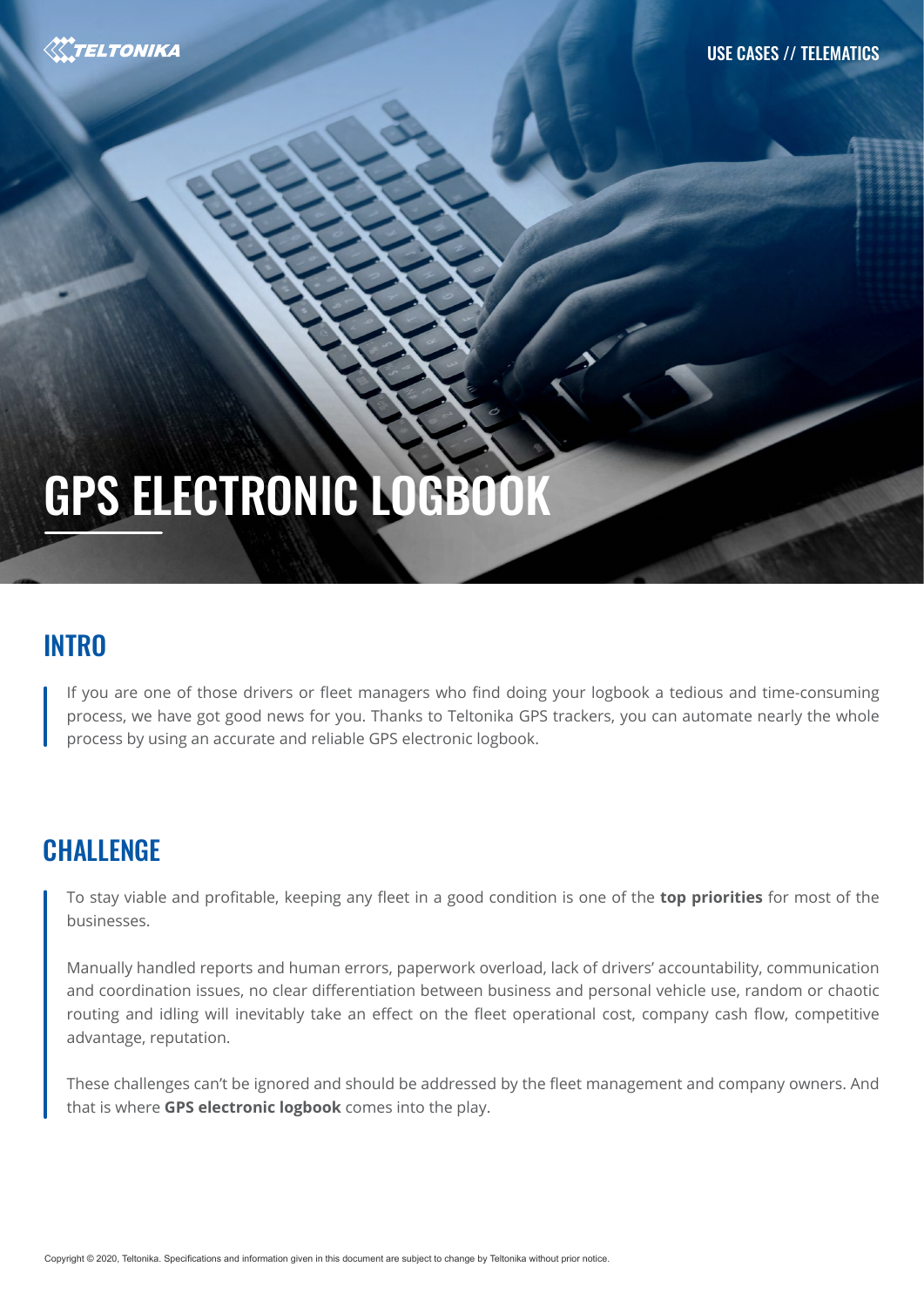

#### SOLUTION

It is a **good practice** for the companies all over the world a log to be kept for each automobile so that a fleet manager can keep tracking the operational cost of any particular car and/or the entire fleet. That being said, a Teltonika electronic logbook with GPS tracking comes very handily here.

Overall, a logbook is used for good shipping, delivery services, as well as the sea logbook for seafarers and so on. Teltonika [GPS tracker FMB001](https://teltonika-gps.com/product/fmb001/) electronic logbook **accurately registers** all the routes covered by a vehicle and the purpose for the journey.

A logbook shows the location and the date of departure, a driver's ID, mileage at the beginning and end of the journey (distance travelled in total), green driving parameters and the purpose of the trip. If requested, the data can be used for submission to the tax office, insurance companies and similar.

Teltonika FMB001 is able to read standard OBD data which contains also mileage. However, if this data is not available from particular vehicle, **trip odometer** feature is a solution. It's a function, which operates GNSS data. Therefore, it's not like getting the readings from the dashboard directly, but it's a pretty accurate calculation which is based on the distance travelled. The best of all this function allows you to read the mileage of the actual vehicle without leaving the office.

One of the most distinctive logbook benefits is the **trip designation feature**. In the device FMB001, this feature has been fulfilled with a *Trip Mode*.

A Trip section in settings offers a user to configure the *Trip Mode* feature. The *Trip* starts when *Ignition* according to *Ignition Source* is ON and *Movement* according to *Movement Source* is ON and Start Speed is exceeded. *Start Speed* defines the minimum vehicle speed to detect *Trip*. When the *Trip* is over and the next *Trip* begins, trip odometer value is reset to zero.

Using the trip designation, there are two options for a driver to choose from – Business Mode or Private Mode.

When the **Business Mode** is activated, an electronic logbook keeps tracking and recording all appropriated vehicle events automatically. If the **Private Mode** is chosen by the driver, the logbook will be turned off and no events will be registered. Also, this mode allows companies to comply with the EU General Data Protection Regulations.

This feature is especially handy if a company fleet vehicle is being used and for business, and for leisure purposes (e.g. on weekends, vacations or after business hours) or for the accurate car taxation report in some countries. As well, self-employed people can easily convert own car into a business asset.

For instance, Teltonika OBDII Plug-and-Play devices FMB001/FMB010 are perfectly suitable for the Light Commercial Vehicle (LCV) tracking applications as a courier delivery service, car rental and leasing, insurance telematics and many other scenarios where the simple, swift and low-cost installation is a priority.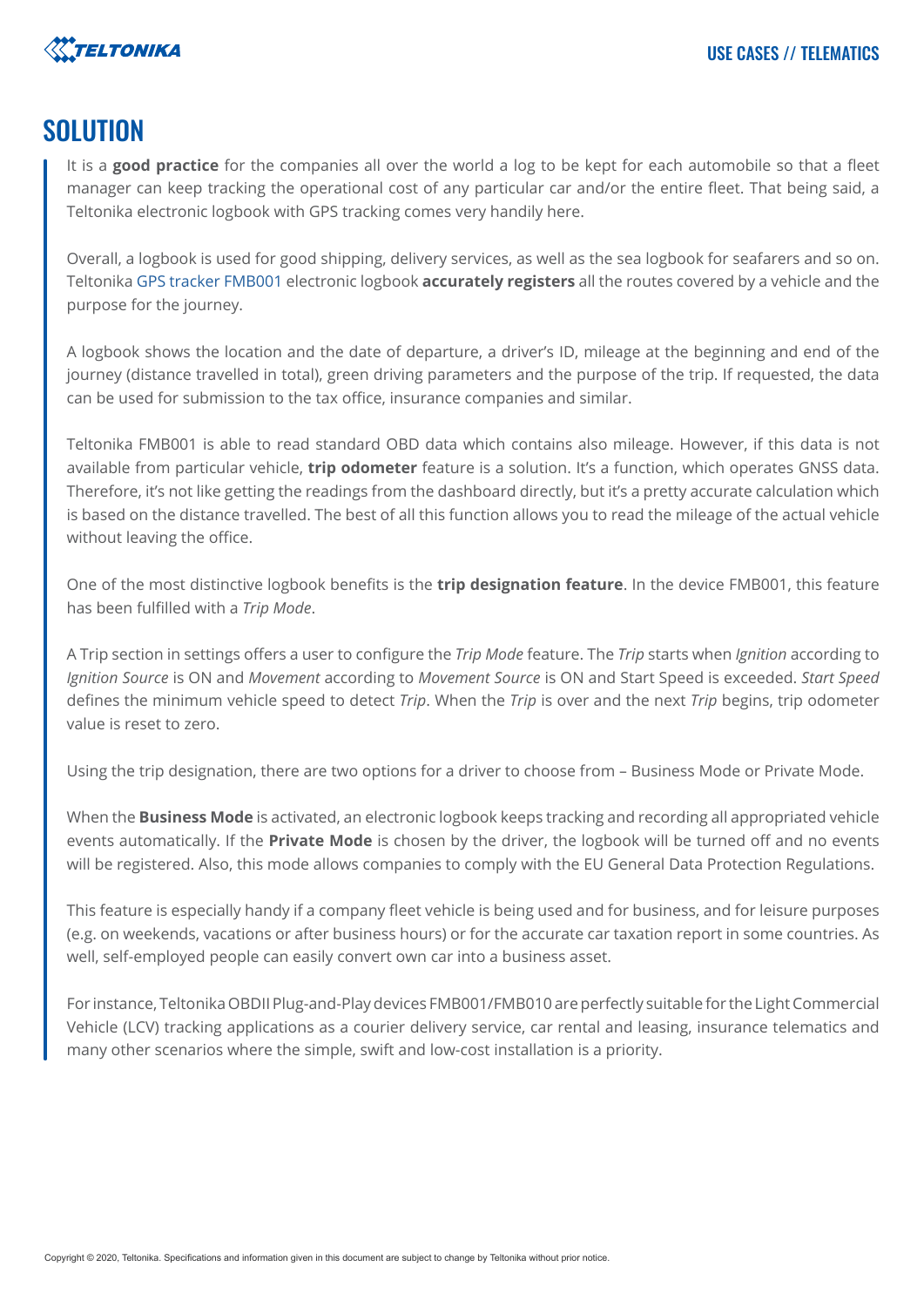

## **TOPOLOGY**



#### **BENEFITS**

- Automated logbook process replaces tedious and time-consuming manual recordings, lessens paperwork and eliminates human errors.
- It greatly improves the driver's accountability and discipline.
- It improves team communication and fleet coordination.
- Helps to track every single vehicle and the entire fleet in real-time.
- It has a handy trip designation feature.
- It may compliment company fleet taxation reports.
- Accessible by any smartphone, tablet, laptop or PC.
- Very likely will improve a fleet operational cost, company cash flow and ROI.
- It is completely legal for companies to track their vehicles, though collected data must only be used for the benefit of the company.

## WHY TELTONIKA?

Having over 10 million devices successfully deployed, the undeniable benefits of Teltonika GPS trackers are appreciated by thousands of drivers and business owners every single day in over 160 countries around the world.

When it comes to monitoring company fleet and applying electronic logbook feature, Teltonika can offer a variety of made in EU easy-to-install GPS devices such as FMB001/FMB010, FMB002/FMB020, FM3001, FMC001/FMM001 or the new FMP100.

These GPS trackers are perfectly suitable for most of the companies in the vast majority of the industries using passenger cars, SUVs and light commercial vehicles.